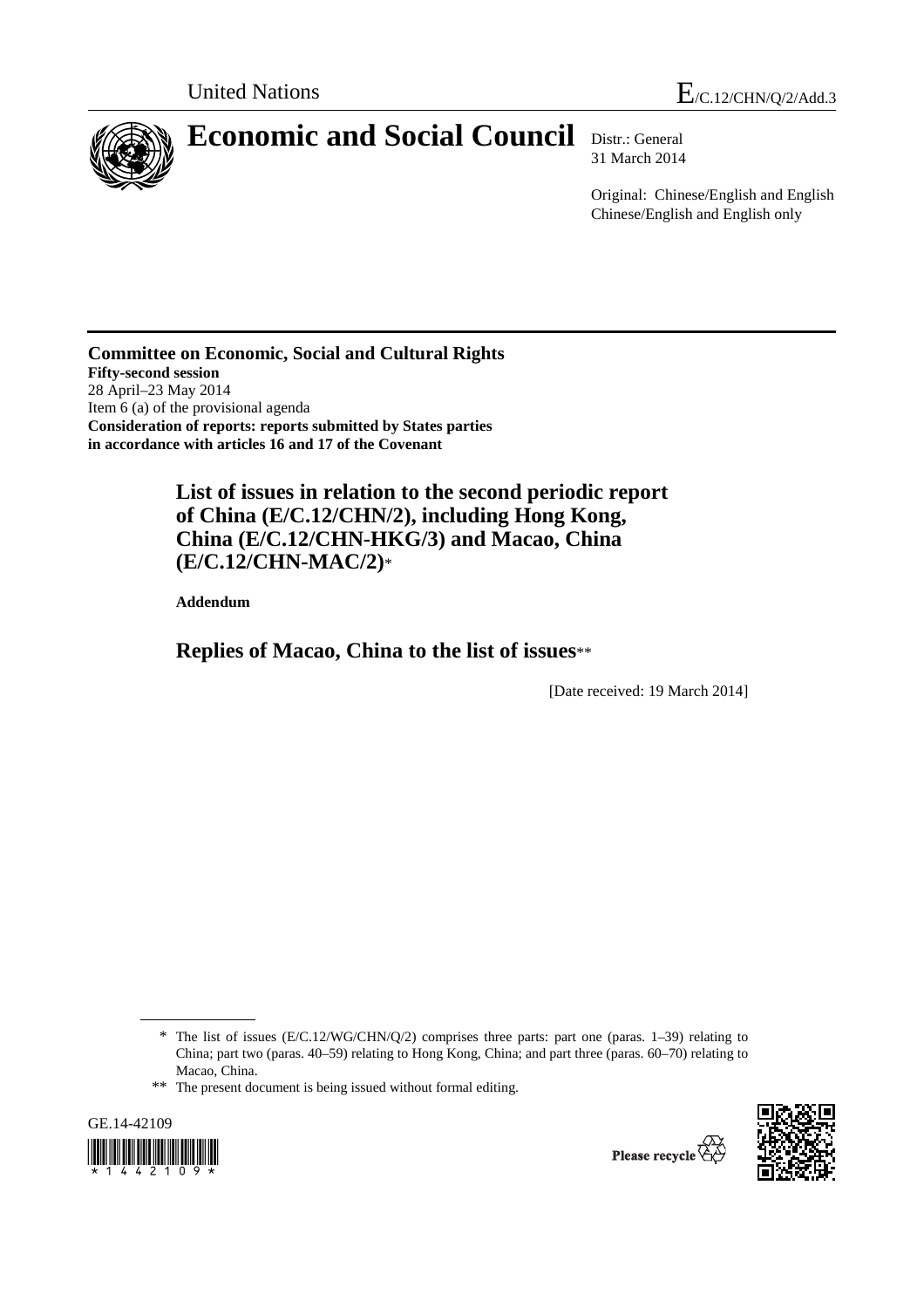**Part Three: reply of the Government of the Macao Special Administrative Region to the issues raised by the Committee on Economic, Social and Cultural Rights on 30 May 2013 (E/C.12/WG/CHN/Q/2) relating to the second periodic report submitted by the People's Republic of China with reference to the International Covenant on Economic, Social and Cultural Rights** 

# **VI. Issues relating to provisions of the Covenant (articles 1 to 5)**

# **Article 3 – Equal rights of men and women**

 **Please provide information on steps taken to address the persistent wage gap between women and men and to ensure that women receive equal pay for work of equal value** 

1. Reply: As regards equality in employment between men and women, there are different levels of protection in the legal aspect, including Decree-law no. 52/95/M which safeguards equality of opportunities and treatment in employment for both male and female workers in labour relations. Its Article 9 stipulates that both male and female workers are entitled to receive equal remuneration for the same work or work of equal value provided for the same employer. Following the same principle, both Article 5 (1) of Law no. 4/98/M, Framework Law on Employment Policy and Workers' Rights, and Article 57(2) of Law no. 7/2008, Labour Relations Law, establish the principle of equal remuneration for equal work. Despite basic remuneration, the Labour Relations Law further stipulates that, in terms of work conditions, there should not be any unequal treatment for employees due to their sex and other reasons. In order to implement the related provisions, the Labour Affairs Bureau clearly states in its recruitment registration service that employers should set the same requirements and treatment for male and female applicants regarding the positions they register.

2. Should an employer violate the provision of Decree-law no. 52/95/M concerning equal remuneration, pursuant to the provision of its Article 15, the Labour Affairs Bureau may impose a fine of MOP20,000.00 to MOP50,000.00 on the employer for each female worker involved in the violation.

3. In addition, it is worth mentioning that the 1951 Convention concerning Equal Remuneration for Men and Women Workers for Work of Equal Value (ILO Convention no. 100) is applicable to the Macao SAR.

4. As a matter of fact, according to the statistical data concerning working population, employment population and unemployment population published by the Statistics and Census Bureau every quarter, the employment status of women is favourable in the Macao SAR. It is apparent in the statistical information regarding monthly median income in recent years that both male and female workers of public departments had similar income. Although there is still a pay gap between men and women workers of private institutions, this phenomenon does not generally exist in all industries. Furthermore, there are many objective factors contributing to the gap, such as the difference in physical abilities between the two sexes, the development background of the respective industries and so forth. Moreover, the Commission for Women's Affairs has been conducting a survey on Macao women's current statuses in alternate years since 2008. According to the Report on Condition of Women in Macao in 2010, the rate of remuneration of male and female workers was 0.78 in 2010 whereas the world average figure was 0.54, which reflects that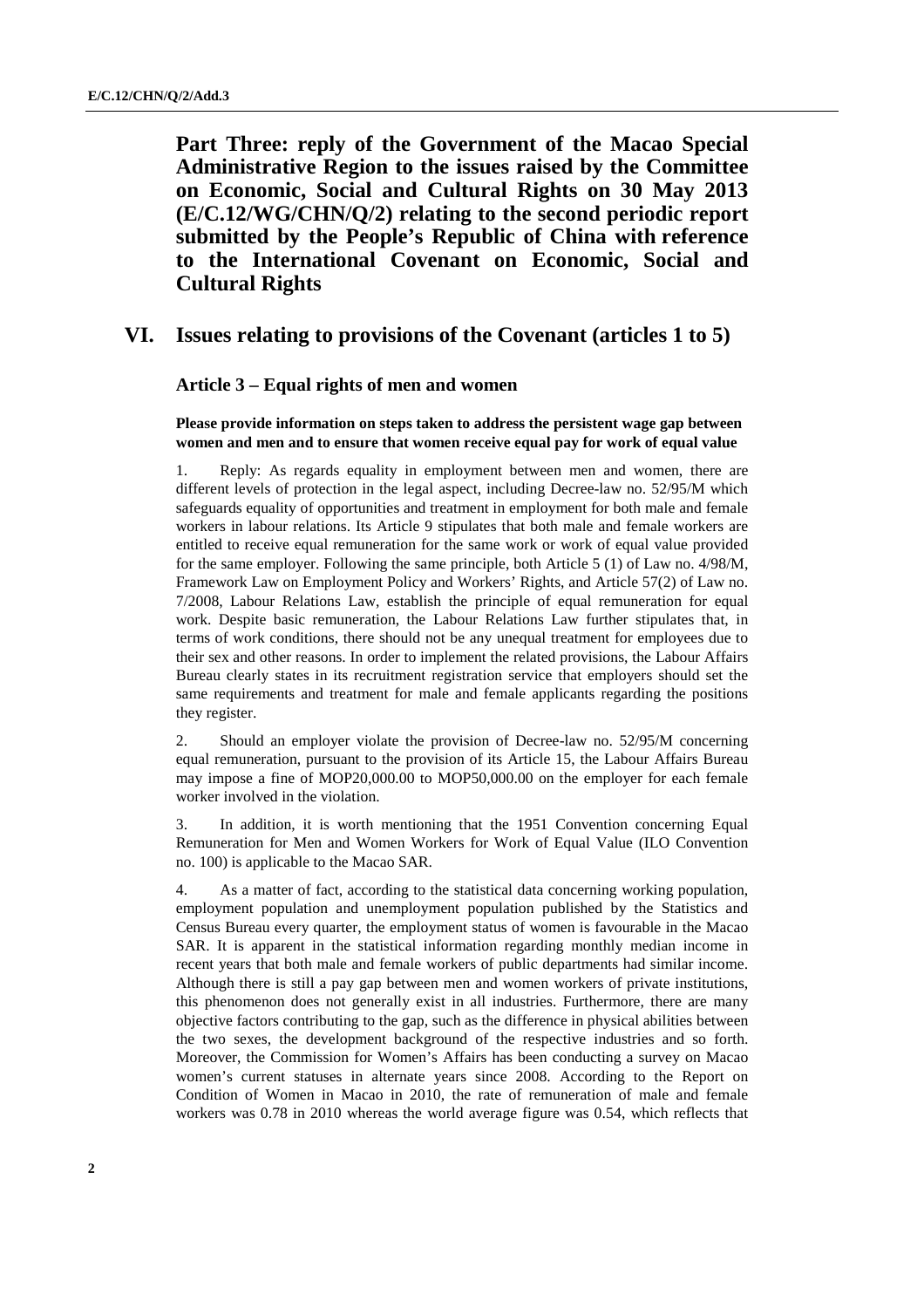the Macao figure was above the world average level. The Report on Condition of Women in Macao in 2012 manifested that the rate of Macao women serving as professionals and management personnel in workplaces has increased compared to the data of the previous two surveys in 2008 and 2010 and the unemployment rate of women has dropped from 9.3% in 2010 to 7.5% in 2012. In fact, there was a considerable number of women who chose to engage in part-time jobs with fewer working hours in order to take care of their families and consequently earned less, thus this may lower the average salary of female workers and the fact that women are willing to devote more time to their families may also be a reason for the existence of the gender pay gap.

5. Practically, in order to upgrade the vocational skills of labourers from all walks of life including women and persons with disabilities for increasing their employment opportunities, the Labour Affairs Bureau has been working closely with its social partners such as enterprises, government departments, industrial and commercial associations, social service organisations and higher education institutes on the organisation of vocational skills training courses catered for the development needs of Macao's economy and labour market. Through the offer of the same vocational training, it is hoped that the stereotypical assumptions regarding the suitability of women or men for certain jobs would be eliminated and the gender pay gap would gradually be minimised. As shown in statistical data, the ratio of men and women participating in vocational training courses organized by the Labour Affairs Bureau from 2010 to 2013 (until September) can be found as follows.

|                              | 2010            |        | 2011            |        | 2012            |        | 2013<br>(January to September) |        |  |
|------------------------------|-----------------|--------|-----------------|--------|-----------------|--------|--------------------------------|--------|--|
|                              | Person-<br>time | $\%$   | Person-<br>time | $\%$   | Person-<br>time | $\%$   | Person-<br>time                | $\%$   |  |
| Male participants            | 6,053           | 41.77  | 4,565           | 37.61  | 4,012           | 34.93  | 3,379                          | 44.89  |  |
| Female participants          | 8,437           | 58.23  | 7.574           | 62.39  | 7.475           | 65.07  | 4.148                          | 55.11  |  |
| Total no. of<br>participants | 14,490          | 100.00 | 12,139          | 100.00 | 11,487          | 100.00 | 7,527                          | 100.00 |  |

**Number of participants attending the vocational training courses of the Labour Affairs Bureau from 2010 to 2013** 

*Source of information*: Labour Affairs Bureau.

# **VII. Issues relating to the specific provisions of the Covenant (articles 6 to 15)**

#### **Article 6 – The right to work**

 **Please provide information on the proposals made so far by the Commission for the Rehabilitation of Persons with Disabilities regarding the integration of persons with disabilities into the labour market** 

6. Reply: To help persons with disabilities integrate into the society, the Macao SAR Government established the Commission for Rehabilitation Affairs (hereinafter referred to as "the Commission"), with the objective of assisting the Macao SAR Government with the conception, implementation, coordination and supervision of policies related to the prevention of disability, rehabilitation and social integration of persons with disabilities so as to assure their possession of equality of rights and to affirm their value of existence and dignity. The Commission is chaired by the Secretary for Social Affairs and Culture and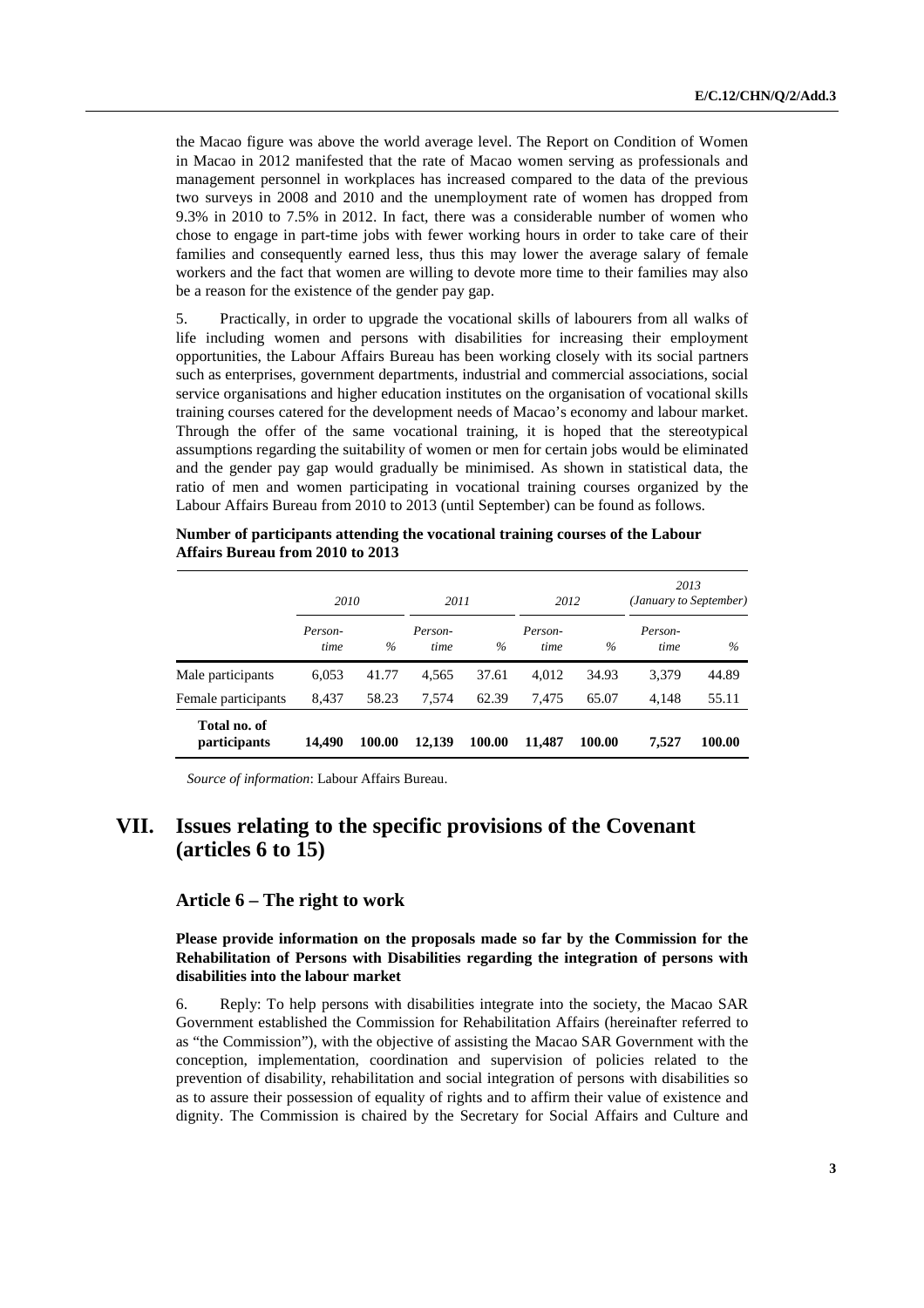currently comprises representatives from 10 government departments, 15 representatives from NGOs and 4 individuals with recognised merits. Among others, members include the Director of the Labour Affairs Bureau and a representative of the Macao Federation of Trade Unions. It devotes to provide opinions on facilitating the integration of persons with disabilities into the labour market.

7. As regards the promotion of the integration of persons with disabilities into the labour market, the Commission proposes the following:

 1. To explore diversified rehabilitation training facilities and to expand the categories of pre-employment training, employment support scheme and sheltered workshop in order to respond to the needs of different disability groups;

 2. To consolidate promotion to government departments and enterprises on the advancement of facilities and equipment for persons with disabilities together so as to fully establish an integrated society for persons with disabilities;

 3. To contribute more resources on sheltered employment, supported employment and competitive employment in order to encourage all sectors of society to accept persons with disabilities into the labour market;

 4. To develop career transition planning for persons with disabilities so as to help them overcome different obstacles in their career paths:

 5. To propose to the Government to further adopt measures to encourage all sectors of society to establish social enterprises for solving the employment problem for more persons with disabilities.

8. In addition, in the respect of practical work, the "Group of Employment Service for the Disabled" subordinated to the Employment Department of the Labour Affairs Bureau, which is a member of the Commission for Rehabilitation Affairs, also plays a significant role in the promotion of employment of persons with disabilities by providing them with information of the employment market, employment counselling services, recruitment and job-matching services for potential employers and persons with disabilities for free so as to help them integrate into the employment market, and comprehensive follow-up and support, including job-seeking registration, interviews, job referral and employment followup for three months to assess the work progress of the persons with disabilities and to provide them with assistance. The "Group of Employment Service for the Disabled" also provides employment counselling services, such as pre-interview guidance, mock interviews, pre-service counselling and so forth.

# **Job-Seeking Registrations of Persons with Disabilities with the Labour Affairs Bureau from 2010 to 2013**

| Year/Type of disability          | 2010           | 2011     | 2012 | 2013<br>(January to September) |
|----------------------------------|----------------|----------|------|--------------------------------|
| Blind/Visually impaired          | 6              | 5        | 3    |                                |
| Deaf/Hearing impaired            | 25             | 13       | 12   | 8                              |
| Physically disabled              | 16             | 21       | 20   | 17                             |
| Discharged mentally ill patients | 6              | 13       | 17   | 11                             |
| Mentally challenged              | 15             | 5        | 5    | 8                              |
| Chronically ill patients (Note)  | 53             | 3        |      |                                |
| Speech impaired                  | $\overline{c}$ |          | 1    | 0                              |
| Spastic (Note)                   | 1              | $\Omega$ |      |                                |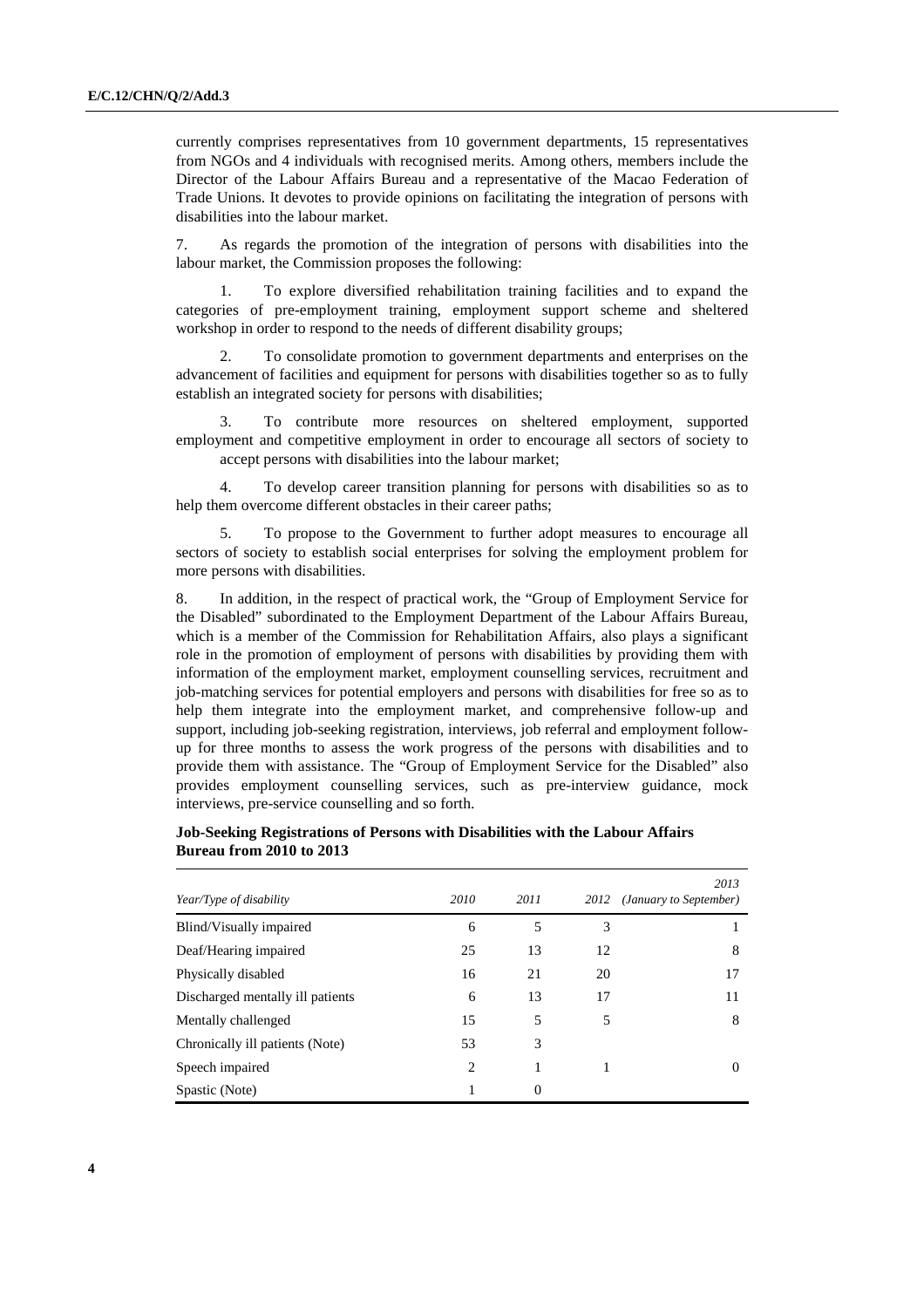| Year/Type of disability | 2010 | 2011 | 2012 | 2013<br>(January to September) |
|-------------------------|------|------|------|--------------------------------|
| Multiple disabilities   |      |      |      |                                |
| Others                  |      |      |      |                                |
| Total no. of people     | 63   | 63   | 62   | 50                             |

*Source of information*: Labour Affairs Bureau.

*Note:* Following the entry into force of Administrative Regulation no. 3/2011, Assessment, Registration and Card Issuance System of the Classification of Disability, on 11 March 2011, the "Group of Employment Service for the Disabled" has also adjusted the types of disability accordingly and chronic illness and spasticity are not types of disability, thus the related statistical data was collected up to 10 March 2011.

| Year/Occupation                                             | 2010     | 2011     |          | 2013<br>2012 (January to September) |
|-------------------------------------------------------------|----------|----------|----------|-------------------------------------|
| Professionals                                               |          | $\Omega$ | $\theta$ | $\theta$                            |
| Technicians and associate professionals                     |          | $\theta$ | 0        | $\theta$                            |
| Clerks                                                      | 5        | 11       | 11       | 6                                   |
| Service and sales workers                                   | 3        | 13       | 13       | 5                                   |
| Skilled agricultural and fishery workers                    | $\Omega$ | $\Omega$ | 0        | $\Omega$                            |
| Industrial craftsmen and artisans                           | $\Omega$ |          | 5        | $\theta$                            |
| Drilling crew, machine operators, drivers<br>and assemblers | $\Omega$ | $\Omega$ | 1        | $\theta$                            |
| Unskilled workers                                           | 36       | 21       | 20       | 19                                  |
| Total no. of people                                         | 46       | 46       | 50       | 30                                  |

**Information of job-referral by the Labour Affairs Bureau from 2010 to 2013** 

*Source of information*: Labour Affairs Bureau.

9. Apart from providing job-referral and employment counselling services, the "Group of Employment Service for the Disabled" also carries out related publicity work, for instance, the organisation of the "Sail with Me Internship Programme for Persons with Disabilities" with the Social Welfare Bureau in 2004; the "Outstanding Disabled Employee Award" and the "Award for Employer of Disabled Person" organised by the Labour Affairs Bureau and the Social Welfare Bureau in alternate years since 2003 and 2005 respectively, devoting their efforts to the promotion of the work capabilities of persons with disabilities to the social sectors through related publicity work in the hope of increasing their employment opportunities.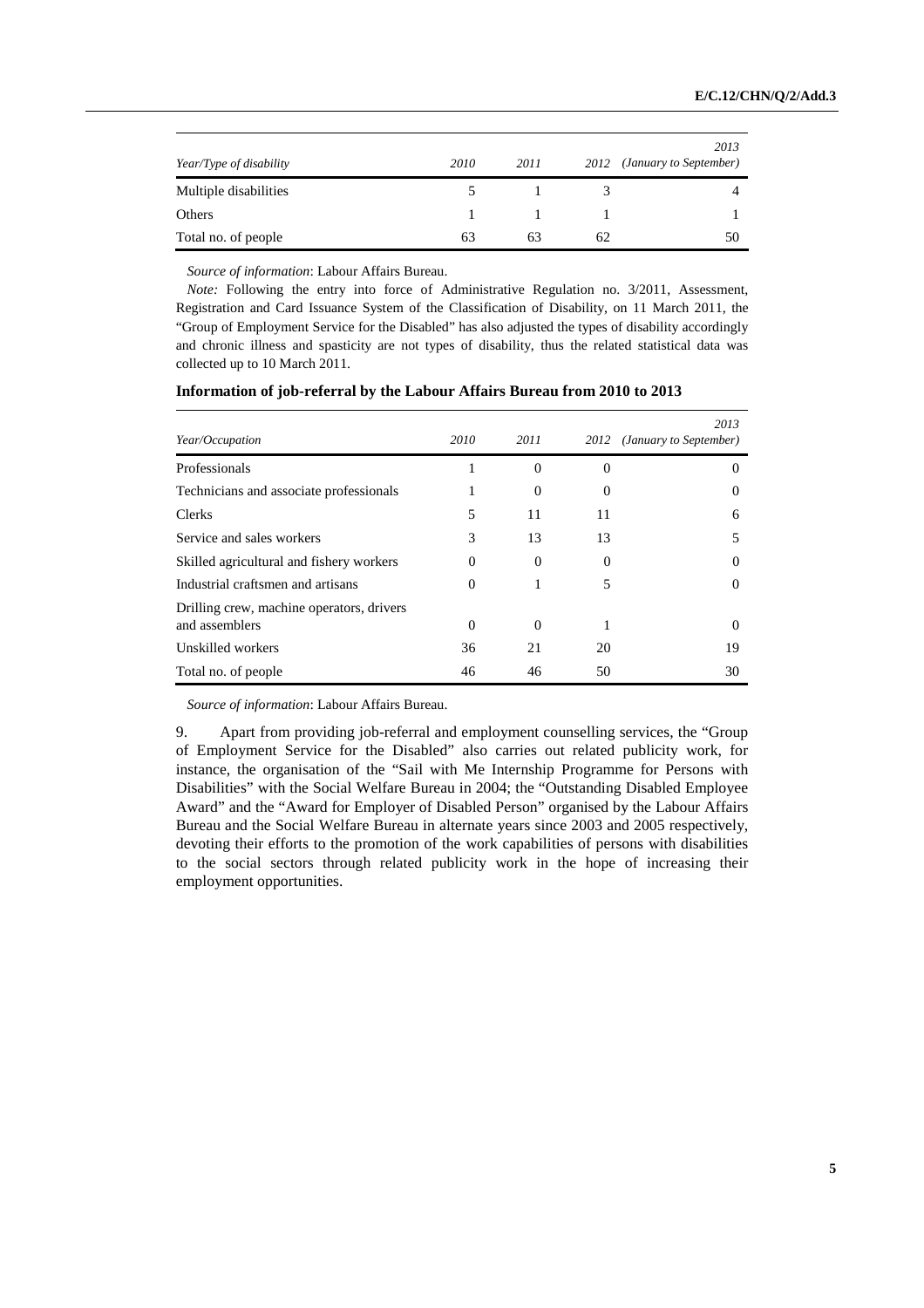|              | Sex              |       |              |       | Age            |       |           | Type of disability  |                     |                       |                         |              |                 |                |                 |                       |                  |
|--------------|------------------|-------|--------------|-------|----------------|-------|-----------|---------------------|---------------------|-----------------------|-------------------------|--------------|-----------------|----------------|-----------------|-----------------------|------------------|
| Year         | $\boldsymbol{M}$ | F     | $\leq 24$ 34 |       | $25 - 35 - 45$ | 44 54 | $\geq 55$ | Mentally challenged | Physically disabled | Deaf/Hearing impaired | Blind/Visually impaired | Mentally ill | Chronically ill | Spastic        | Speech impaired | Multiple disabilities | <b>Others</b>    |
| 2010(4th)    |                  | 38 22 | $7^{\circ}$  | 13    | 15             | 15    | 10        | 15                  | 14                  | 24                    | $\mathbf{0}$            | 1            | $\theta$        | $\mathbf{0}$   | 1               | 5                     | $\boldsymbol{0}$ |
| 2012 (5th)   | 39               | 32    | 9            | 20    | 18             | 16    | 8         | 25                  | 12                  | 25                    | 3                       | $\mathbf{0}$ | 1               | $\mathbf{0}$   | $\mathbf{0}$    | 5                     | $\mathbf{0}$     |
|              | 77               | 54    | 16           | 33 33 |                | 31    | 18        | 40                  | 26                  | 49                    | 3                       | 1            | 1               | $\overline{0}$ | 1               | 10                    | $\boldsymbol{0}$ |
| <b>Total</b> |                  | 131   |              |       |                |       | 131       |                     |                     |                       |                         |              |                 |                |                 |                       | 131              |

# **Employees nominated for the "Outstanding Disabled Employee Award" in 2010 and 2012**

*Source of information*: Labour Affairs Bureau.

**No. of companies nominated for the "Award for Employer of Disabled Person" in 2011 and 2013** 

| Year             | 2011(4th) | 2013(5th) |
|------------------|-----------|-----------|
| No. of companies | 60        |           |

*Source of information*: Labour Affairs Bureau.

# **Article 7 – The right to just and favourable conditions of work**

# **Please provide information on steps taken to ensure that migrant workers are employed under formal contracts, do not have to pay excessive fees to recruitment agencies, and are paid equal wages for equal work in comparison to local workers**

10. Reply: Article 23 of Law no. 21/2009, Law for the Employment of Non-Resident Workers, clearly stipulates that the labour contracts entered into with non-resident workers should be made in writing and the contract should be made in duplicate, with a copy to be held by each party. Furthermore, the contract must include the detailed identification information and domiciles of both parties, the professional categories and the respective remuneration of the worker, the place of work, normal working schedule and working hours, the date on which the contract enters into force and the date on which it is concluded.

11. As regards the fees that employment agencies charge, pursuant to Article 16(a) of the Licensing System for Employment Agencies, approved by Decree-law no. 32/94/M, employment agencies are, in principle, prohibited from collecting any fee from job-seekers for job placement. Nevertheless, Article 17(3) of the aforementioned Decree-law exceptionally stipulates that an employment agency, which provides lodging for a nonresident worker, may collect a monthly fee of no more than one-sixth of the worker's wage. In other words, the employment agency should not collect any fee other than the fee for lodging from the non-resident worker. If any violation of the related provision is found, the Labour Affairs Bureau will impose a fine of MOP10,000.00 to MOP30,000.00 on the employment agency for each non-resident worker involved, in accordance with Article 22(1)(c) of the same Decree-law.

12. In addition, the provision of "equal pay" is stated in both the Framework Law on Employment Policy and Workers' Rights and the Law for the Employment of Non-resident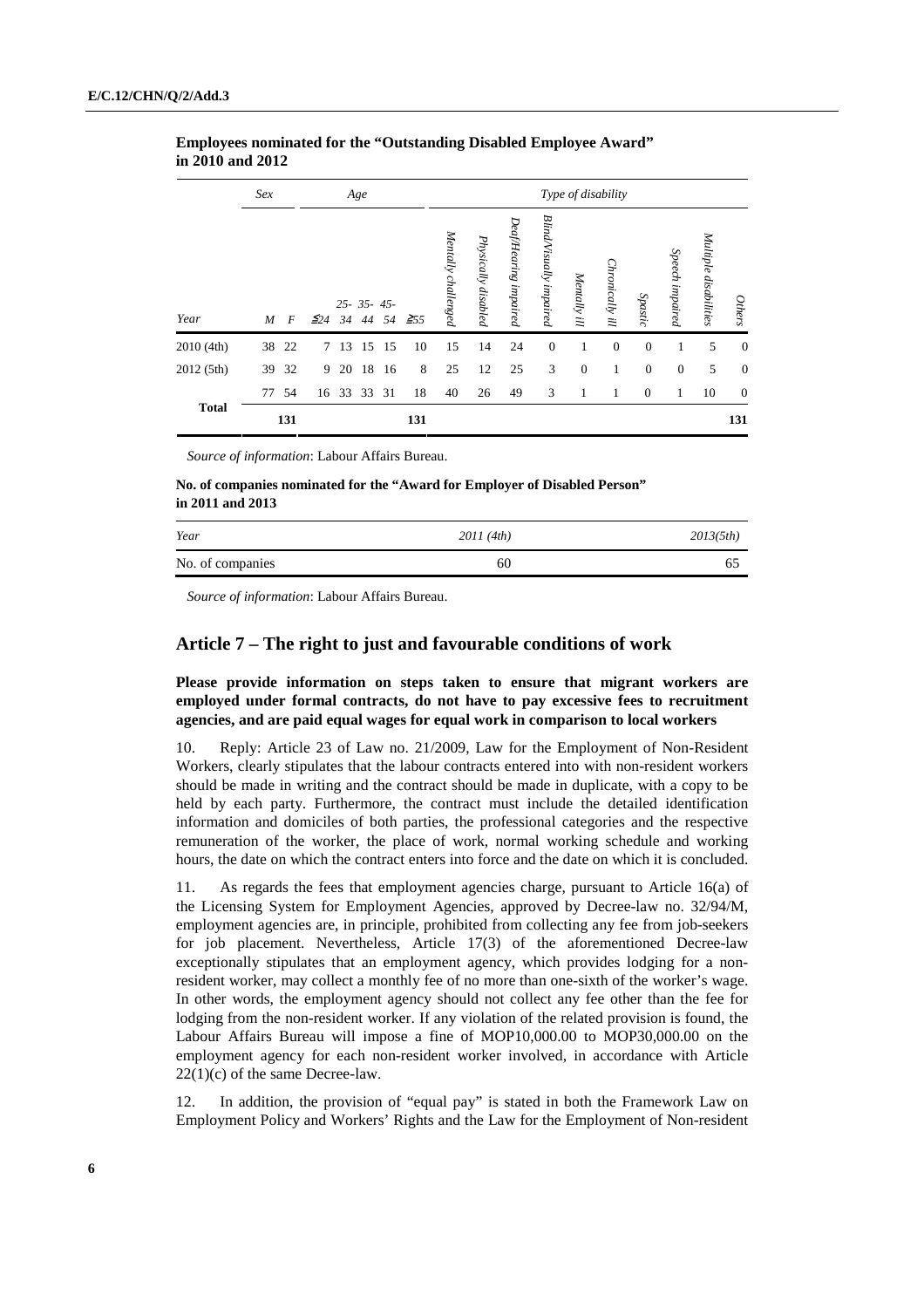Workers, to ensure that non-resident workers enjoy rights, obligations and work conditions not inferior to local workers, implying equal remuneration should be paid to a non-resident worker and a local worker for the performance of the same work or work of equal value. On the other hand, pursuant to Article 20 of the Law for the Employment of Non-resident Workers, the labour relations established with non-resident workers shall be subsidiarily governed by the Labour Relations Law, namely in regards to rights, obligations and guarantees. In other words, both non-resident workers and local workers are basically protected by the same laws; regardless of whether the worker is a non-resident or a local worker, when his rights are infringed, including cases of dismissal without a just cause or non-payment of wages and so forth, the Labour Affairs Bureau would follow up and handle the cases in accordance with law.

# **Please clarify whether the 2008 Labour Law will be amended to introduce maximum working hours and minimum wages. Please also clarify what sanctions can be imposed against employers in case of non-payment of wages**

13. Reply: It is worth pointing out that, Article 33(1) of the Labour Relations Law provides that normal working hours should not exceed eight hours a day and forty-eight hours a week. Although the employer may decide, according to the operational characteristics of his enterprise and by agreement with his employee, that the latter's daily working hours may exceed the related limits, the employer should ensure that the employee is given 10 consecutive hours and a total of not less than 12 hours of rest per day, and the weekly working hours should not exceed 48 hours.

14. On the other hand, Articles 36 to 38 of the Labour Relations Law provide for the circumstances in which overtime work may be performed beyond normal working hours, as well as corresponding remuneration and compensatory rest. Pursuant to Article 36 of the aforementioned law, both the employer and his employee may request for overtime work under the consent of the other party and with a record attesting the consent. Nevertheless, when cases of force majeure occur or when the employer is facing great loss or an unpredictable increase in the amount of work, the employer may arrange his employee to perform overtime work irrespective of the latter's consent. However, under the circumstances of force majeure and great loss of the employer, the daily working hours of the employee may not exceed 16 hours whereas under the circumstances of an unpredictable increase in the amount of work, the daily working hours of the employee may not exceed 12 hours.

15. The employee who provides the service of overtime work has the right to receive an additional remuneration for overtime work pursuant to Article 37 of the same law whereas under the circumstance of mandatory provision of overtime work, the employee concerned is entitled to paid leave pursuant to Article 38.

16. The employer's denial of the employee's right to rest in whole or in part already constitute a misdemeanour and the employer may be punished with a fine of MOP10,000.00 to MOP25,000.00 for each employee involved in the violation pursuant to Article 85(2)(ii) of the same law.

In relation to minimum wage, the Macao SAR Government's outsourced security guards and cleaners have been protected with statutory minimum wages since 2007, with the amounts adjusted to MOP26.00 per hour, MOP208.00 per day and MOP5,408.00 per month since June 2013. On the other hand, the Macao SAR Government has been facilitating discussions on minimum wage among the three parties of employers, employees and the Government through the Standing Committee for the Coordination of Social Affairs in order to cope with the development and needs of the society. Currently, both the employers and the employees have agreed to set a minimum wage first for cleaning and security staff within the property management industry and public consultation was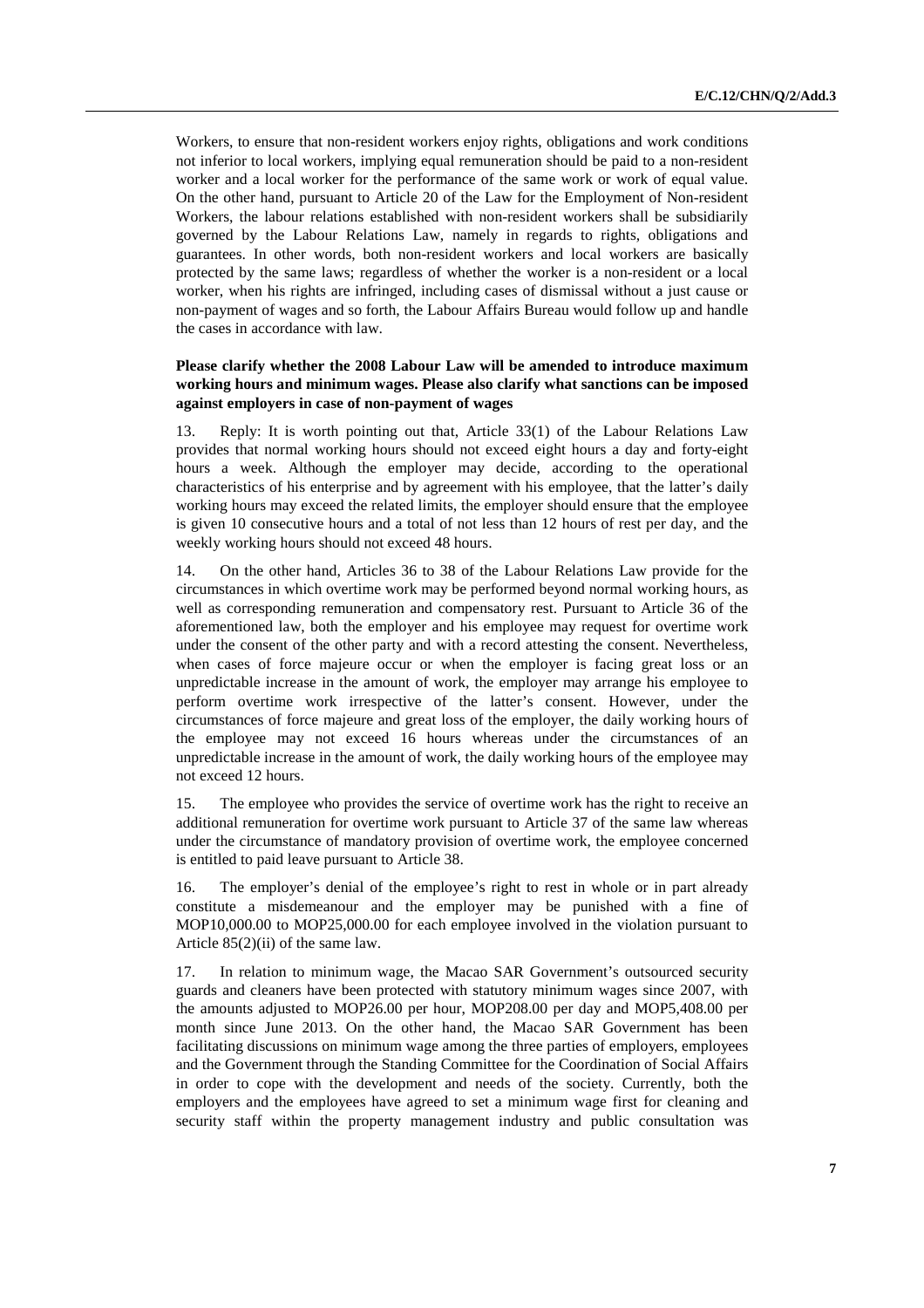conducted between 30 September and 15 November 2013 in order to collect opinions of different sectors of the society. During the consultation period, the Macao SAR Government received a total of 1,007 written opinions and is at present analysing them to make a concluding report. At the same time, the Macao SAR Government is preparing to draft the relevant law and other preparatory documents for official legislative procedures. It is making an effort to finish the preparatory work for its legislation before December 2013.

18. It is worth mentioning that although minimum wage has not been extensively implemented in the Macao SAR, the Macao SAR Government has adopted provisional measures through Administrative Regulation no. 6/2008 since 2008 in order to lighten the burden of low-income employees by providing permanent residents of the Macao SAR who have reached 40 and whose quarterly income is below a certain amount (at present, MOP14,100.00) with an income subsidy.

19. Regarding the protection of employees' right to remuneration, Articles 62 and 63 of the Labour Relations Law stipulate that the employer is obliged to pay his employees basic remuneration on a regular and timely basis. If the employee could not receive his basic remuneration on time for reasons imputable to his employer, it already constituted payment in arrears. Pursuant to Article  $85(1)(vi)$  of the same law, the employer's denial of his employee's right to remuneration in whole or in part is regarded as a misdemeanour and the employer may be punished with a fine of MOP20,000.00 to MOP50,000.00 for each employee involved, and Article 87 of the same law also stipulates that the penalty of fine may be convertible to prison term in accordance with the Macao Criminal Code.

# **Article 8 – Right to form and join trade unions and right to strike**

 **Please provide information on restriction, if any, to the right to form and join trade unions. Please also clarify whether the Basic Law protects workers from retribution following trade union activity or taking part in a strike** 

20. Reply: Article 27 of the Basic Law of the Macao Special Administrative Region stipulates that Macao residents have freedom of speech, of the press and of publication; freedom of association, of assembly, of procession and of demonstration; and the right and freedom to form and join trade unions, and to strike. In order to implement the aforementioned fundamental provisions, the Macao SAR has a series of provisions to further guarantee that the residents' freedom of association and right to strike could be realised, including the Macao Civil Code and Law no. 2/99/M, the Regulation of the Right of Association, which clearly states that everyone has the right to freely and without reliance upon any authorisation, form associations, provided that their associations have no intention to promote violence or violate the criminal law or conflict public order; the associations may freely carry out activities in light of their purposes without interference by public authorities and these public authorities could not dissolve or suspend their activities unless stipulated by law or ruled by court. Its Article  $4(2)$  further stipulates that anyone who, even if it is a public authority, obliges or exercises coercion to compel someone to enrol in an association or to depart from it, would be punished with a maximum of 3 years' imprisonment or a fine laid down in Article 347 of the Macao Criminal Code.

21. In addition, Article 5(1)(f) of the Framework Law on Employment Policy and Workers' Rights stipulates that all workers have the right to join the associations that represent their interests.

22. Specifically, Article 10(1) of the Labour Relations Law clearly prohibits employers from deterring, in any way whatsoever, their employees from exercising their rights or subjecting their employees to any adverse treatment for exercising such rights. The violation of the aforementioned provision by the employer is regarded as a misdemeanour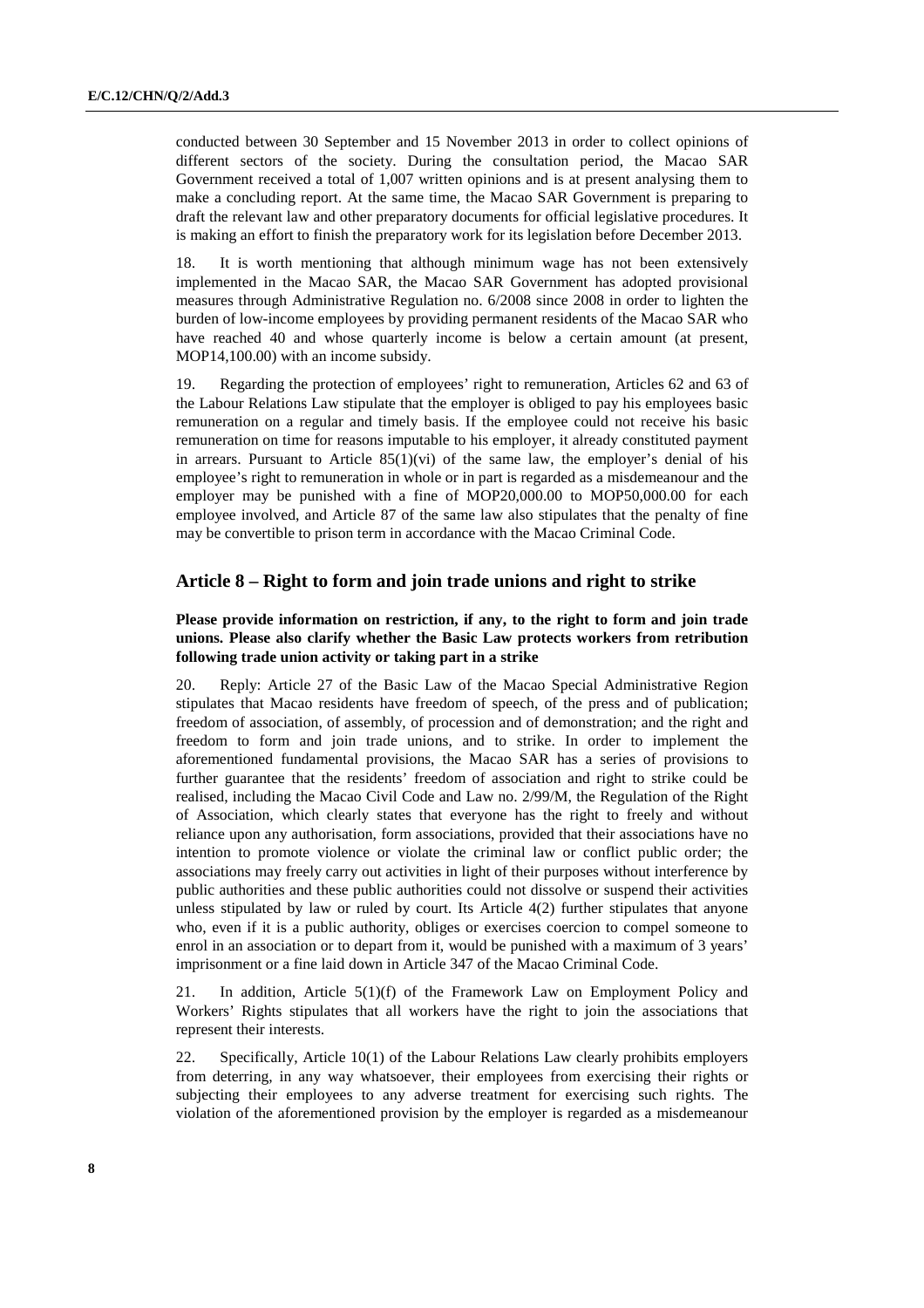and the employer may be punished with a fine of MOP20,000.00 to MOP50,000.00 for each employee involved pursuant to Article 85(1)(ii) of the same law. Pursuant to Article 20 of the Law for the Employment of Non-Resident Workers, non-resident workers enjoy the same protection of freedom of association as local workers.

23. Concerning employees of public administration, Article 89(1) (n) and Article 132 of the General Regulations for Employees of Public Administration of Macao, approved by Decree-law no. 87/89/M, also stipulate that employees can be reasonably absent from duty for engaging in trade union activities. Although Article 32 of the General Regulations for Employees of Macao Security Forces, approved by Decree-law 66/94/M, contains considerable restrictions on the exercise of the rights to association and to strike of security forces personnel, this conforms to the provision of Article 8 of the International Covenant on Economic, Social and Cultural Rights. Since the duties of the personnel of the Macao SAR security forces involve substantial public interests, whether they can perform their duties smoothly has an impact on the public security of the Macao SAR as well as the personal and property safety of all citizens, the freedom of association of security forces personnel is subject to considerable restrictions during the course of their service. Nevertheless, such restrictions only apply to the circumstances where security forces personnel join associations with a political or trade union nature and participate in their activities but the exercise of the right to association by those personnel beyond the scope of restriction provided for in law is not impeded.

# **Article 9 – The right to social security**

#### **Please clarify whether migrant workers have access to social welfare system.**

24. Reply: Regarding social welfare system, considering the practical situation of the society of the Macao SAR, the present laws of the Macao SAR have not provided that all social welfare would be extended to migrant workers. The specific situation is described as follows.

#### **(1) Social security**

25. Law no. 4/2010 established the Macao SAR Social Security System with a purpose of providing residents with fundamental social security, particularly retirement pension. The forms of settlement mainly include old-age pension, invalidity, unemployment, illness, birth, marriage and funeral subsidies.

26. Although non-resident workers are not entitled to contribute to the Macao Social Security System, both employers and non-resident workers could agree on setting up a private pension scheme on a consensual basis. Pursuant to Decree-law no. 6/99/M on the Establishment of the New Legal Framework of Private Pension Funds, the contributions of both employers and employees to the pension scheme and the pension funds are tax-free and, pursuant to Rules of Professional Tax, approved by Law no. 2/78/M, as amended by Law no. 12/2003, the money settlement received by the beneficiaries is also regarded as non-taxable income. According to the information provided by the Macao Monetary Authority, the percentage of non-resident workers benefited from the private pension scheme have steadily increased in the past 3 years.

| Item                                          | 2010   | 2011   | 2012    |
|-----------------------------------------------|--------|--------|---------|
| Percentage of private pension-covered workers | 29.4%  | 30.6%  | 34.8%   |
| No. of private pension-covered workers        | 80,520 | 90,000 | 100,000 |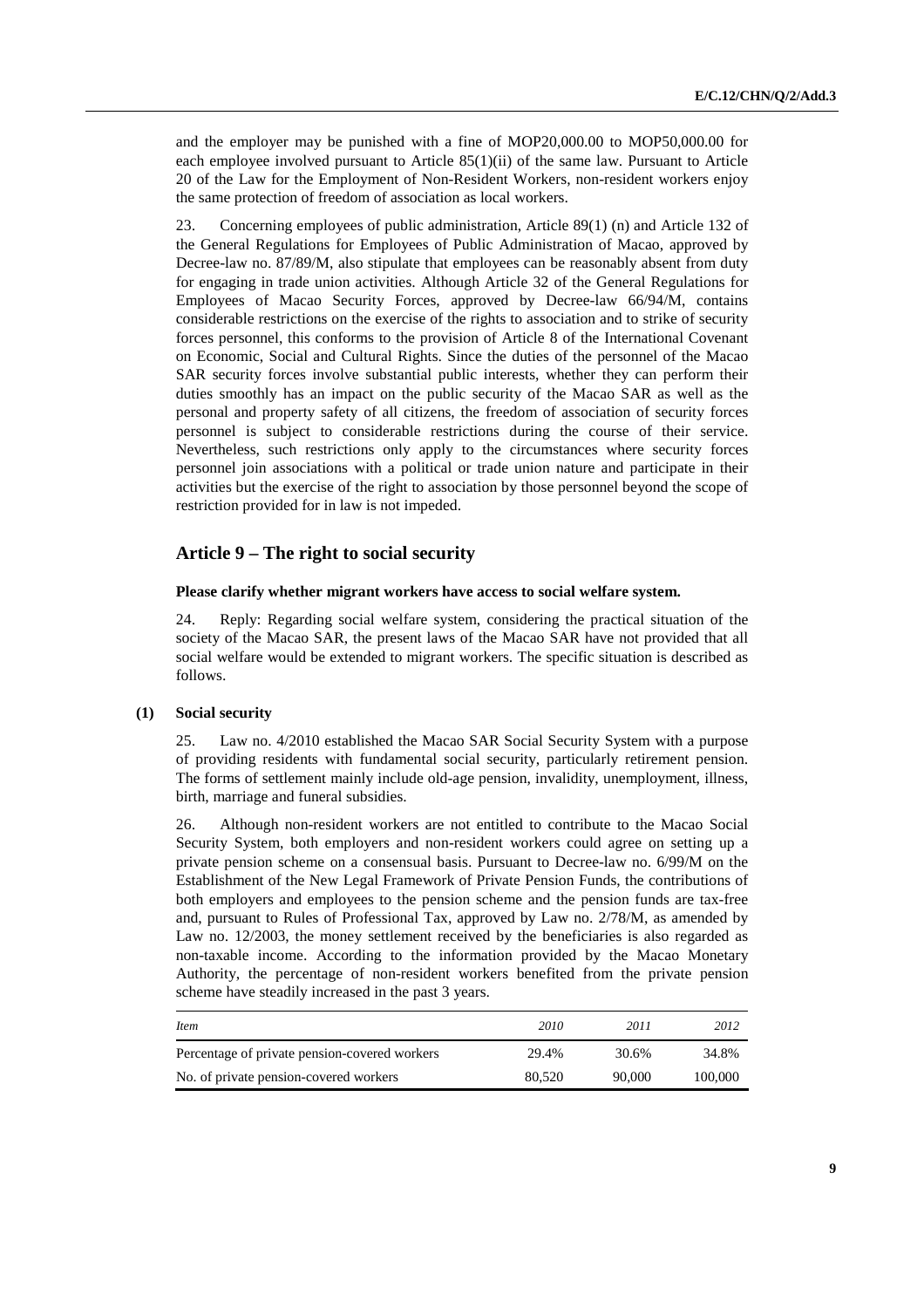| <i>Item</i>          | 2010  | 2011  | 2012  |
|----------------------|-------|-------|-------|
| Resident workers     | 87.8% | 85.8% | 83.0% |
| Non-resident workers | 12.2% | 14.2% | 17.0% |

*Source of information*: Macao Monetary Authority.

27. It should be noted that due to an increase in non-resident employees from Mainland China from  $41,895$  in 2010 to  $82,287$  in the third quarter of 2013, making up  $62.9\%$  of the total number of non-resident employees, and in response to the increase number of people of regional mobility working and living between Macao and Mainland China, under the opportunity of the policy of the Guangdong-Macao Cooperation Framework Agreement, the Government of the Macao SAR and the Guangdong Provincial Department of Human Resources and Social Security signed the Guangdong-Macao Pension Cooperation Protocol on 14 June 2013 so as to consolidate their mutual research on the feasibility of portable social security.

#### **(2) Protection of work-related injuries and accidents**

28. Pursuant to Article 20 of the Law on Employment of Non-Resident Workers, Article 9(5) of the Labour Relations Law and Articles 46 to 54 and Article 62 of the Legal System of Compensation for Damage Caused by Work Accidents and Occupational Diseases, approved by Decree-law no. 40/95/M, it is expressly provided that employers have to purchase work-related injury insurance for all their employees and compensate the employees, within the term of the contracts, for the damages arising from occupational accidents and diseases, including medical consultations and treatment, parts and assistive devices for repair, temporary or long-term work incapacity protection, work-related death compensation, funeral expenses and so forth.

#### **(3) Health care**

29. In accordance with Decree-law no. 24/86/M that regulates the access of Macao population to health care, at present, only Macao SAR residents may obtain health care services provided by the Macao public hospital and its health centres. Nevertheless, in fact, in order to attract and stabilize human resources, some employers purchase commercial medical insurance for their employees as better fringe benefits for the latter.

30. It is worth pointing out that the law specially protects employees who are pregnant. Pursuant to Article 20 of the Law for the Employment of Non-Resident Workers and Articles 56 and 85(1)(5) of the Labour Relations Law, female employees, whether they are local workers or non-resident workers, should not be instructed to perform work incompatible with her physical condition during pregnancy and within three months after delivery. The employer may be punished with a fine of MOP20,000.00 to MOP50,000.00 for each employee involved for infringements. Meanwhile, employers are also forbidden to unilaterally terminate the labour relations with non-resident female workers in pregnancy or within 3 months after delivery; otherwise, the employer will be liable to pay compensation to the fired female employee corresponding to fifty-six days of the basic remuneration.

### **(4) Guarantee for lodgings and return to place of origin**

31. According to Article 26 of the Law for the Employment of Non-Resident Workers, non-resident workers are entitled to suitable lodgings, guaranteed by the employer or by the employment agency which hired the respective worker. The right to lodging may be satisfied in cash. Order no. 88/2010 of the Chief Executive even expressly sets the minimum requirements of hygiene and living conditions that the accommodation of nonresident workers must meet, as well as in the case of cash payment, the respective minimum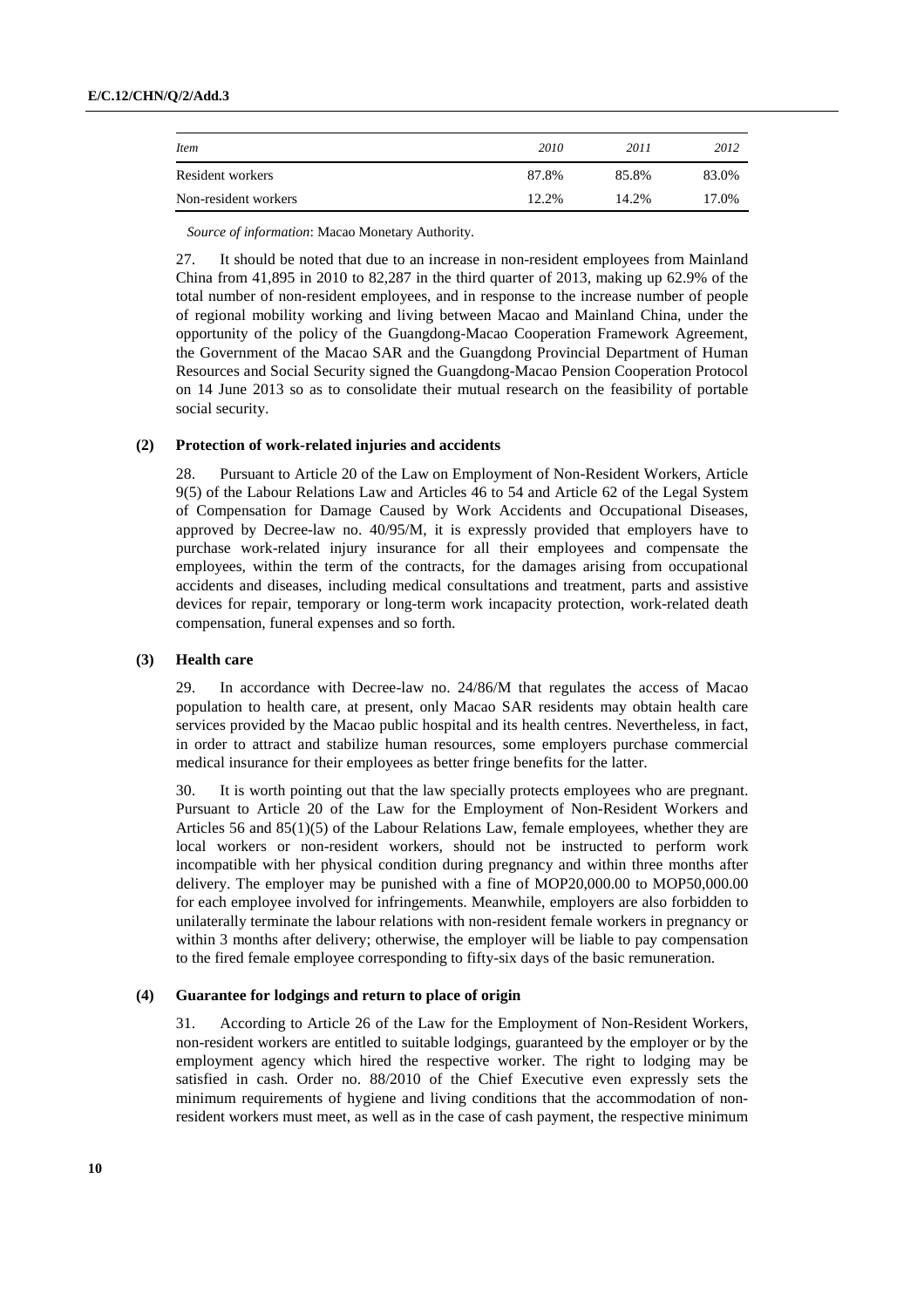amount (MOP500.00 per month at present). Employers who violate the above-mentioned provisions may be punished with a fine of MOP5,000.00 to MOP10,000.00. Moreover, non-resident workers are entitled to transportation costs for repatriation from the employer, upon termination of the labour relation.

#### **(5) Social support services**

32. The Macao SAR Government specially drew up "Living Tips for Macao Newcomers" pamphlets for Macao newcomers including non-resident workers so as to help them know about, adapt to and integrate into Macao life as soon as possible. Non-resident workers may also join the "Non-Resident Worker Network Services" sponsored by the Social Welfare Bureau and organised by both the Integrated Service Centre of Northern District of Macao Federation of Trade Unions and the Macao Caritas, with the content of the services including knowing about Macao, daily-life medical and sanitary knowledge, language training, recreational activities, interpersonal-psychological support and so forth. Other social service institutions also provide irregular recreational activities and cooking courses for non-resident workers.

# **Article 10 – Protection of the family, mothers and children**

 **Please provide information on steps taken to criminalize domestic violence as a separate offence. Please elaborate upon steps taken by the authorities to combat domestic violence and to strengthen the services available to victims** 

33. Reply: Domestic violence has not yet been exclusively considered as an individual criminal offence under the current criminal law system of the Macao SAR. Nevertheless, at present, acts involving domestic violence are covered by the provisions for general criminal offences of the Macao Criminal Code. For instance, Articles 137 and 138 of the Macao Criminal Code provide for the offence to the physical integrity of a person whereas Article 146 even specifically establishes the offence of ill-treatment of minors, persons with incapacities or spouses; the article stipulates that he who physically or psychologically abuses the minor who is under his own care, protection or whom he has the responsibility to instruct or educate, the incapable or the low-ability person by reason of age, illness, physical or mental disability, the spouse or the person in an analogous situation will be punished with a penalty of 1 to 5 years of imprisonment; should the ill-treatment lead to a serious physical injury or the death of the victim, the offence would be aggravated and punishable with imprisonment penalties ranging from 2 to 8 years and 5 to 15 years respectively.

34. During the criminal procedures against the perpetrator of violence, the judge can order the imposition of appropriate mandatory measures on the perpetrator pursuant to law in accordance with the specific circumstance.

35. As a matter of fact, the Macao SAR Government has already drawn up a draft text for the Domestic Violence Prevention Act. The new round of consultation was launched in September 2012. The final improvements for the draft law are basically finished at present and there are conditions for the draft to enter into the legislation process within a short period of time. With the publication of its application afterwards, the protection of and support for the victims of domestic violence will be strengthened, appropriate counselling will be imposed on abusers in order to reduce the possibility of the reoccurrence of violent acts and publicity and education targeting at the community, schools, professionals and so forth concerning the prevention of domestic violence will also be consolidated.

36. With regard to relief and protection of victims, the Social Welfare Bureau runs a special unit, the Family Counselling Office, which comprises psychologists, legal advisers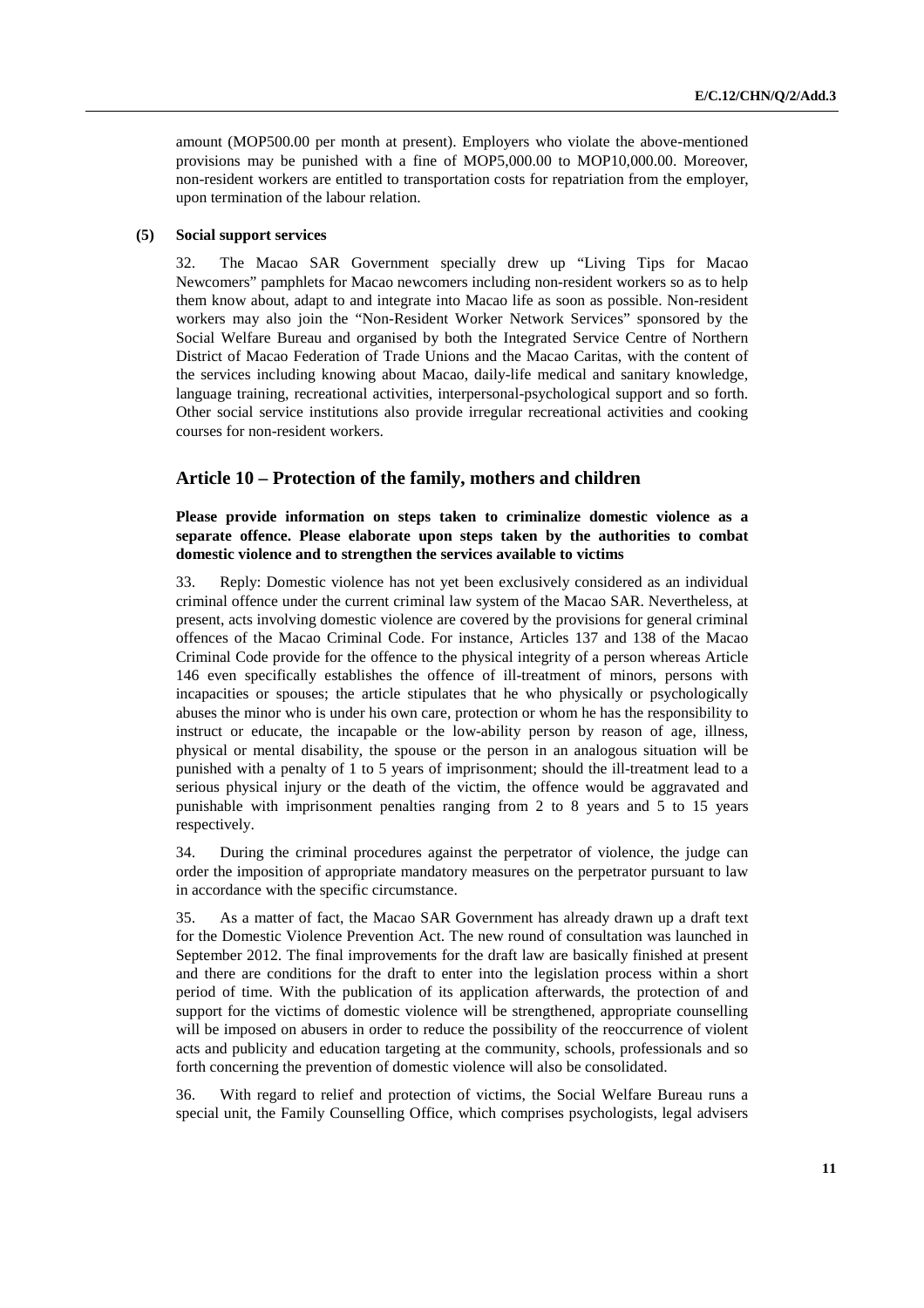and social workers who provide pluralistic services for high-risk families and women and children who are victims of domestic violence. The Bureau also has multiple social work centres, which provide support services for the courts and urgent cases. The specific services provided include:

#### **(1) The aspects of accommodation and daily care**

Two civil institutions sponsored by the Macao SAR Government provide refugee services for women and families subject to violence and monthly financial assistance for victims who are facing financial difficulties for leaving their families so as to guarantee the safety of the victims and allow them to live in a stable environment.

#### **(2) The legal aspect**

Should minors be abused, the Social Welfare Bureau will submit reports on their situations to the Public Prosecutions Office and will, considering their specific situations, apply to the court for entrusting them to relevant institutions pursuant to the Legal Framework on Educational and Social Protection on Juvenile Justice, approved by Decree-law 65/99/M. Should the abusers be the parents or guardians of the victims, the Bureau will apply to the court for the establishment of guardianship measures and will arrange appropriate guardians to assist the victims in taking care of their daily lives. On the other hand, the Bureau will also provide the victims and their families with legal consultation services in order to answer their legal questions, such as issues on marriage and property in domestic violence cases.

#### **` (3) The aspect of studies**

If the studies of the victims are affected by unfortunate incidents or if there is a need for them to change their learning environments, the Bureau will assist the victims in handling issues with their studies through interdepartmental cooperation so as to allow them to continue their studies in a safe environment.

#### **(4) The aspect of treatment**

When necessary, the victims as well as their families may be provided with medical and counselling services, including psychological counselling and related referral services.

37. The Social Welfare Bureau maintains a close relationship with private institutions and other entities with similar objectives, grants them support and cooperates with them, for instance, the Bureau sponsors civil institutions in the set-up of 24-hour helplines for the provision of support and counselling services for women and children who are affected by domestic violence. In addition, the Bureau also begins at the preventive level by consolidating relevant publicity in the community and holding various publicity activities and seminars on the International Family Day and the International Day for the Elimination of Violence against Women every year in the hope of enhancing citizens' attention.

#### **Please provide information whether legislative amendments are foreseen with a view to prohibiting corporal punishment in all settings**

38. Reply: The Macao SAR has a series of provisions for penalising corporal punishment of children. Corporal punishment of children can be penalised in accordance with the circumstances of the offence and the different criminal charges of the Macao Criminal Code, including simple offence to physical integrity (Article 137), serious offence to physical integrity (Article 138) and aggravated offence to physical integrity (Article 139). Should the harmful behaviour occur during the teaching staff's performance of his or her duty, the perpetrator may be punished in an aggravated manner pursuant to Article 140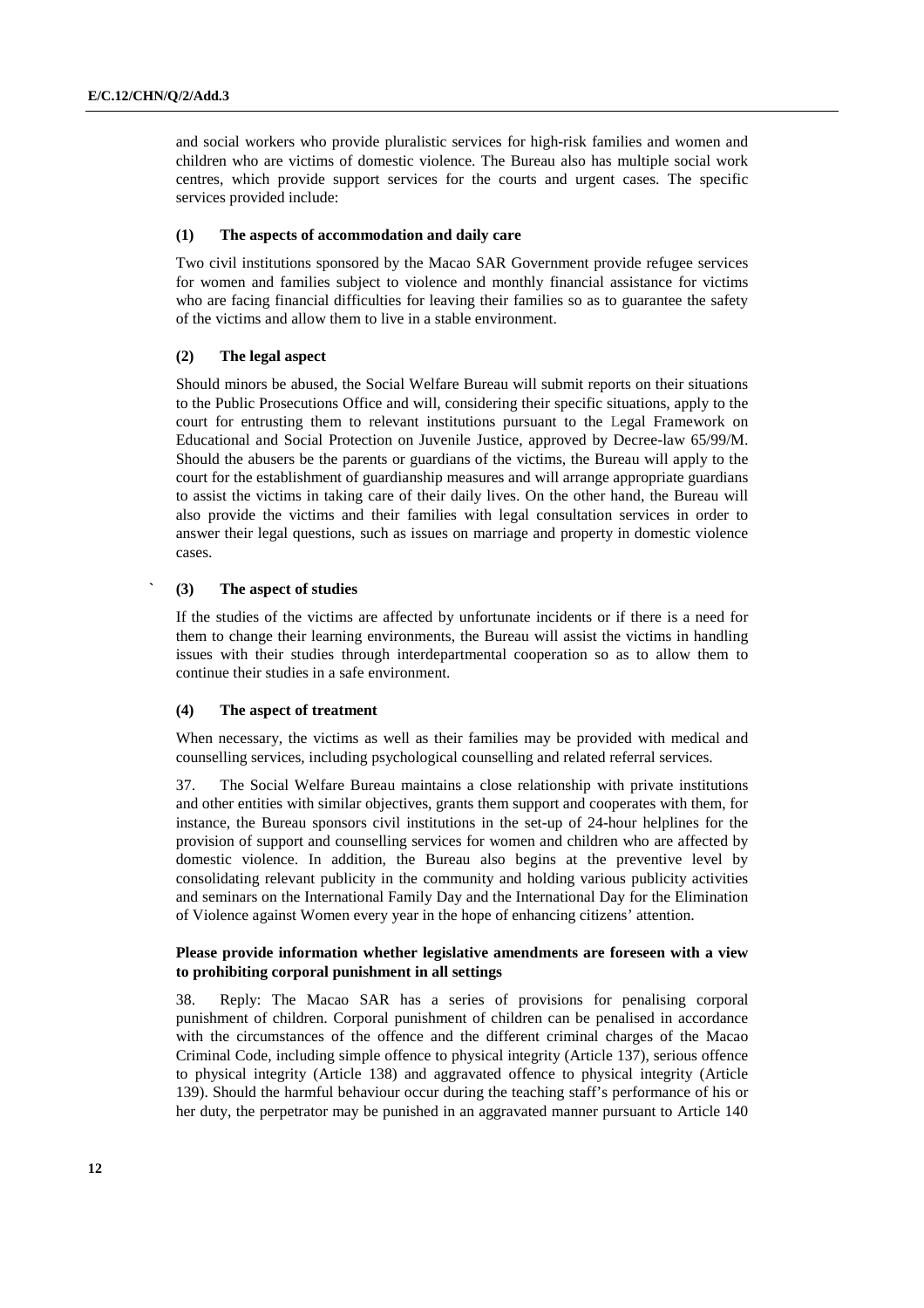of the Macao Criminal Code and the upper and lower limits of the penalty will be increase by one-third respectively.

39. Furthermore, as mentioned, Article 146 of the Macao Criminal Code specifically stipulates that he who physically or psychologically abuses the minor who is under his own care, protection or whom he has the responsibility to instruct or educate, or whom he maltreats, or for whom he does not provide proper care or support will be punished with a penalty of 1 to 5 years of imprisonment; should the ill-treatment lead to a serious injury of the physical integrity of the victim or the death of the victim, the offence will be aggravated and punishable with imprisonment penalties ranging from 2 to 8 years and 5 to 15 years respectively.

40. In relation to the imposition of disciplinary actions on children in schools or in educational institutions, the Disciplinary Regime for Students of Official Educational Institutes, approved by Order no. 46/SAAEJ/97, clearly forbids schools from using penalties, which impair the students' mental or physical integrity and their dignity, as disciplinary actions. In fact, the Education and Youth Affairs Bureau distributes the "School Operations Manual" every year, guiding the launch of different kinds of work in schools. With regard to the elimination of all forms of corporal punishment, the "School Operations Manual" clearly requires schools to implement the following guidelines: (1) the infliction of different kinds of mental or physical harm on students due to differences in sex, race, cultural background, religious beliefs, family background, lifestyle, academic performance, physical and psychological development and so forth are forbidden; (2) the following punishments, which impair students mentally or physically, their dignity and psychological health could not be used, namely, hitting students, ordering students to inflict harm on themselves or on each other, assigning students to position themselves in certain tiring postures or movements, increasing assignments as a punishment, ordering students to write school regulations or insulting words, confined isolation/isolation in a confined space, social isolation, verbal humiliation, public humiliation, imposing non-compensatory fines, depriving students of physical needs and so forth.

41. In order to supervise the implementation of the aforementioned guidelines, the Education and Youth Affairs Bureau and the School Crisis Management Team established a reporting mechanism. Should the school discover a suspected violation of the aforementioned guidelines, it should report to the Education and Youth Affairs Bureau for the latter's convenience to launch investigations, supervision and so forth and to redress the problem in time, and the violation concerned would be penalised pursuant to law should it be true.

42. Concerning adolescents who are 12 but not yet 16 and who have to be under educational supervision for having committed an offence or a misdemeanour, Law no. 2/2007, the Education and Supervision Regime of Juvenile Offenders, establishes the methods used by the Youth Correctional Institution to handle adolescent offenders and clearly forbids the adoption of educational supervision measures, which impair the students' physical integrity, health and dignity so as to protect adolescents from any ill treatment and all forms of corporal punishment.

43. In order to implement the related clauses, the Youth Correctional Institution arranges relevant pre-employment training courses for new staff and regular internal training for other staff. In addition, the Institution often holds meetings for discussing various operational matters so as to ensure that its staff perform their duties in accordance with related laws.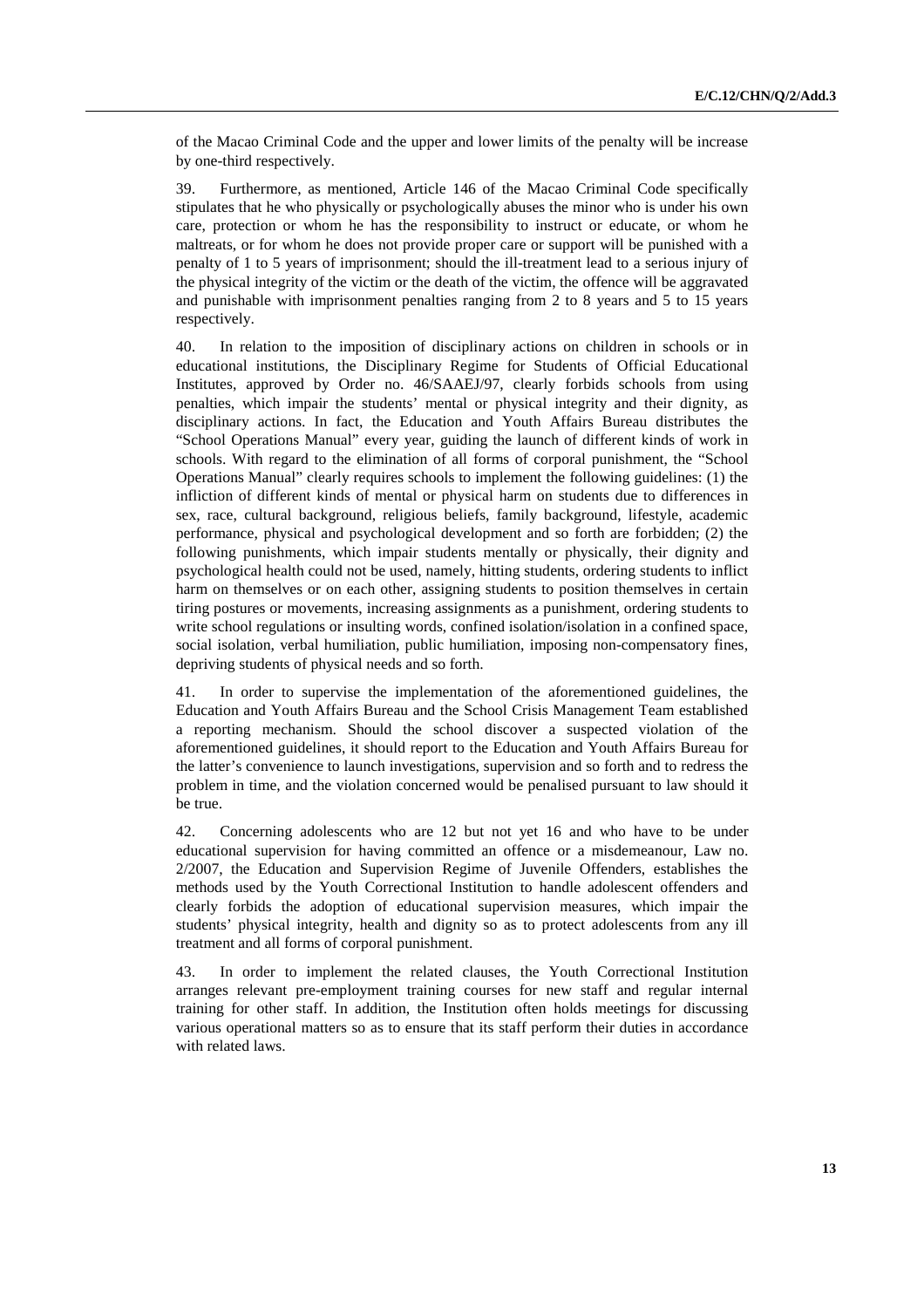# **Article 11 – The right to an adequate standard of living**

#### **Please provide updated information on the implementation of the plan to increase the supply of public social housing**

44. Reply: The Macao SAR Government has been paying great attention to residents' housing problem, has distinctly proposed the objectives of the "Own a Home, Enjoy a Good and Prosperous Life" Housing Policy and the "Social Housing as the Priority, Affordable Housing Comes the Second" Public Housing Policy and has been steadily carrying forward the work of public housing so as to help hard-pressed families solve their housing demands. So far, the Macao SAR Government has provided approximately 45,200 public housing units, has sponsored approximately 18,600 units through the "Home Purchase Loan Subsidy Scheme" and implements the "Provisional Plan for Issuing Allowance to Households from the List of Candidates for Social Housing" in order to subsidise the households, which have been accepted to await social housing units.

45. Meanwhile, the Macao SAR Government has also planned to reserve considerable land among 5 pieces of newly reclaimed land for the building of public housing and part of the land, which was illegally occupied, will also be reserved for the building of public housing units apart from the 19,000 public housing units.

# **Article 12 – The right to physical and mental health**

## **Please provide more information on the work of the Commission on the Fight Against Drugs, established in 2008, as well as the impact of programmes implemented to prevent illicit drug consumption**

46. Reply: The Macao SAR Government aggressively implements the three major antidrug strategies of controlling the supply of drugs, reducing their demand as well as their harm. The Narcotics Control Committee founded in 2008 devotes itself to the connection and collaboration with relevant anti-drug public and private units for boosting the systematisation of necessary coordination work in order to motivate the participation of the whole society so as to enhance the efficacy of anti-drug work. The functions of the Committee include assisting the Government with the formulation and implementation of policies, strategies and plans related to the combat against drugs and substance dependence, and coordinating the actions of combating against drugs and substance dependence launched by public and private units of the Macao SAR through whole, interdepartmental and interdisciplinary means.

47. The Youth Drug Problem Concern Working Group subordinated to the Narcotics Control Committee assists the Government in formulating strategies related to the prevention from drug abuse and encouraging all the citizens to participate in educational publicity work concerning the prevention and prohibition from drugs. There is also a Working Group on Implementation and Monitoring of the Anti-Drug Law which assists the Government in promoting the strategies related to the prevention of youth from substance abuse, reviews and coordinates the implementation of the aforementioned Anti-Drug Law and provides relevant opinions for improvement.

48. Between 2010 and 2012, there were three projects that the Youth Drug Problem Concern Working Group followed up with.

 (1) The "study on the drug abuse level of adolescents" was launched in 2010, with the aim to strengthen data collection from drug abused adolescents, to evaluate the seriousness of drug abuse of adolescents and to adopt corresponding measures, as well as to compensate the insufficiency of the present centralized registration system of drug abusers.